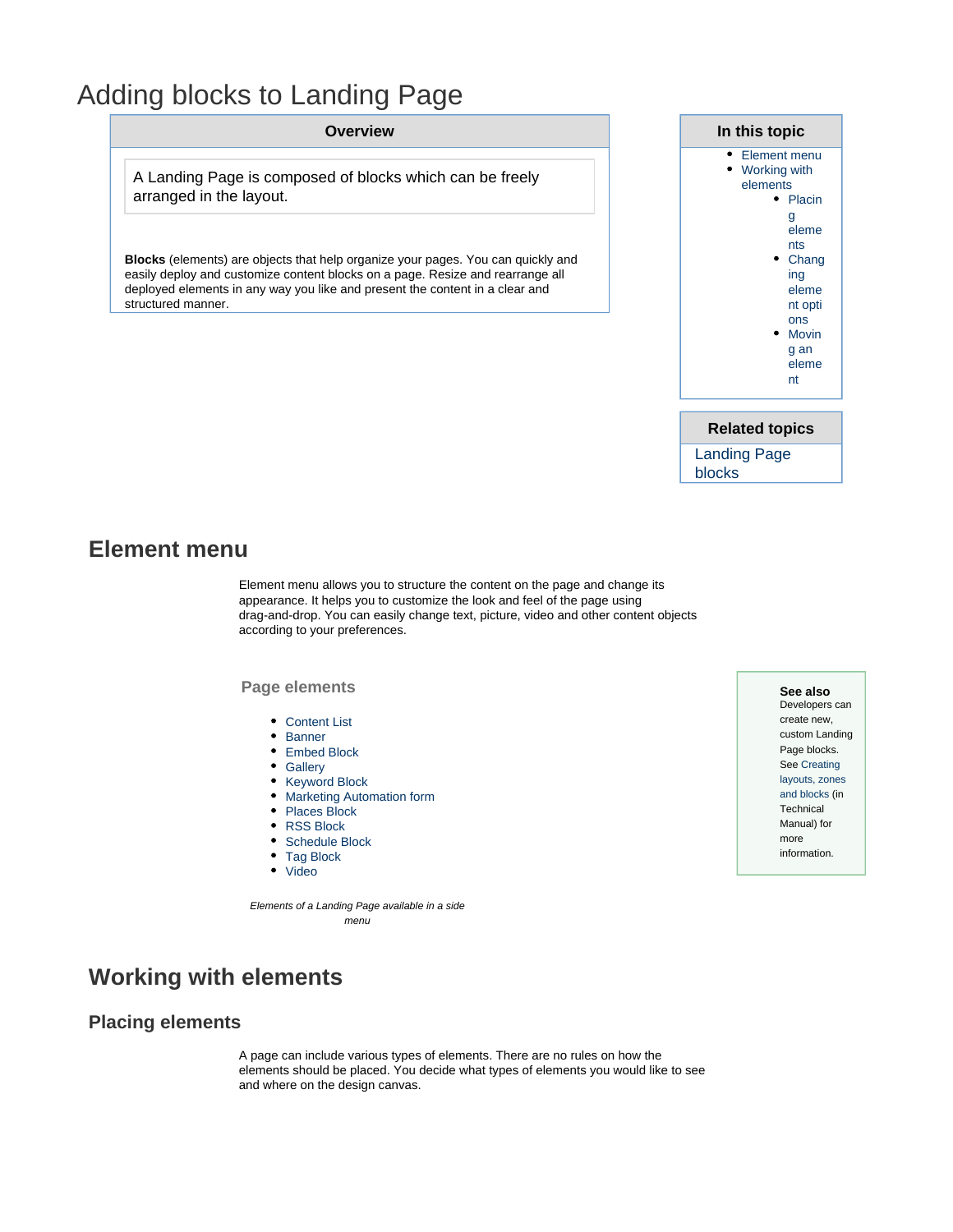

See a video on how to place blocks on a Landing Page

## <span id="page-1-0"></span>**Changing element options**

eZ Studio provides many options that allow you to change properties of elements. The ability to modify element options gives you great control over the page.

| To change element options:                                                                                |                             |
|-----------------------------------------------------------------------------------------------------------|-----------------------------|
| 1. Once an element is placed, select it.                                                                  |                             |
| A toolbar with the block type and a set of icons appears.                                                 |                             |
| 2. Click the<br>18<br>configuration icon to access the block's options.                                   |                             |
| <b>Embed Block</b><br>m<br>B<br>Get a FREE                                                                | 自                           |
| Example of an Embed Block and its toolbar.<br>3. Fill in the fields in the setup screen and click Submit. |                             |
| Fields marked with an asterisk are obligatory.                                                            |                             |
| <b>RSS Block - Rss</b>                                                                                    |                             |
| <b>Name</b>                                                                                               | <b>RSS Block</b>            |
| URL*                                                                                                      | http://www.example.com/feed |
| Limit                                                                                                     | 10                          |
| <b>Offset</b>                                                                                             | 1                           |
|                                                                                                           |                             |
|                                                                                                           | Cancel<br>Sul               |
| Example of a configuration screen for a Landing Page block                                                |                             |